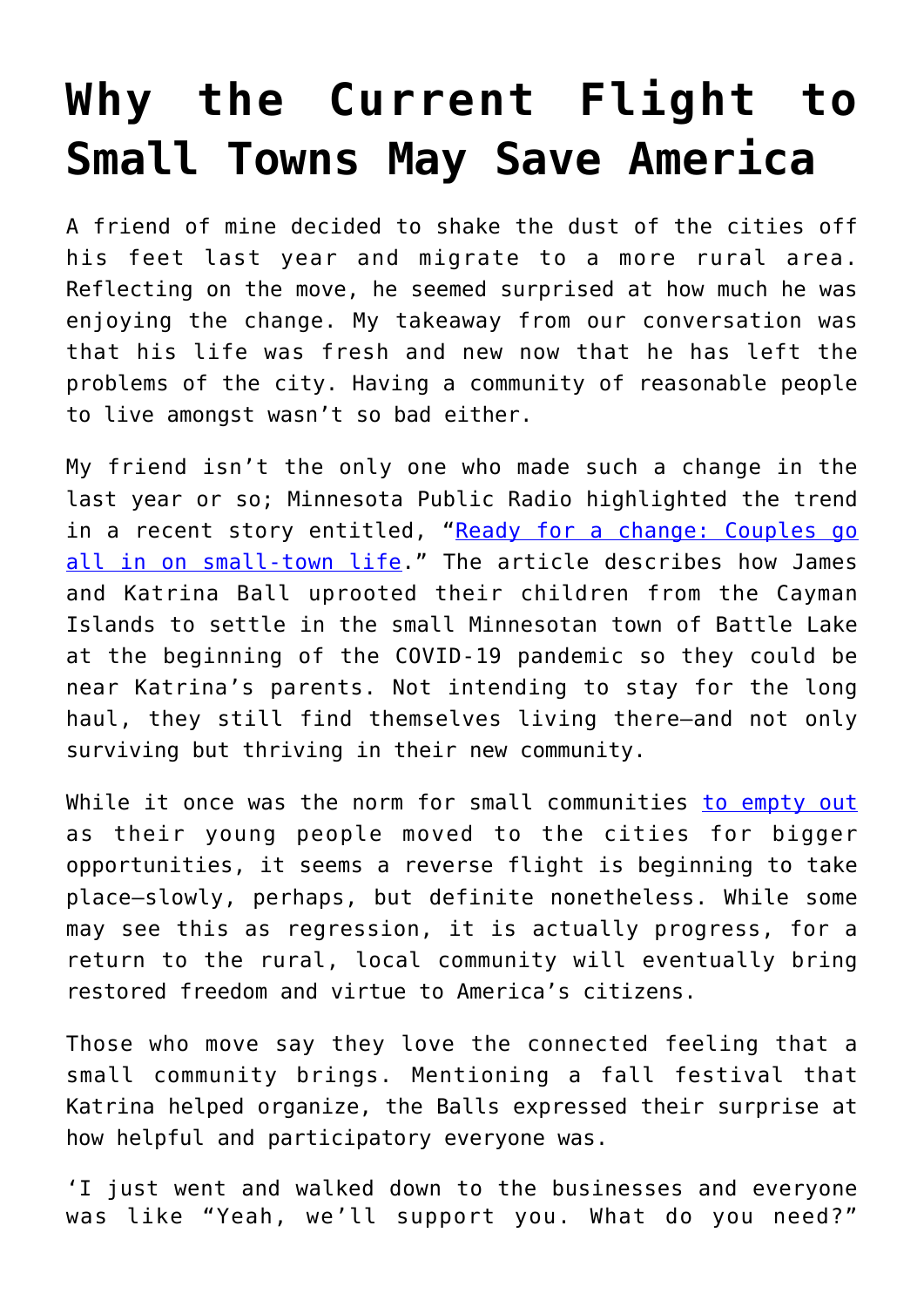[Katrina] recalled.

James has been amazed at how much work volunteers put into the community, but he says in a small town it can be easier to get things done because you see city officials at the coffee shop, and it seems everyone in town is connected. 'It's just so much more approachable. And it feels like in a small town, you can do anything, if you've got the stamina, really,' he said.

In other words, the couple appreciate the freedom, support, tight-knit nature, and comfort of life in a small town. And while the Balls likely don't realize it, it is these very things that are the roots of a healthy society.

Robert Nisbet noted this in his classic work, *[Quest for](https://www.amazon.com/gp/product/1935191500/ref=as_li_qf_asin_il_tl?ie=UTF8&tag=intelltakeo0d-20&creative=9325&linkCode=as2&creativeASIN=1935191500&linkId=b352a0a6dbd76c8fd4dc17702f360208) [Community](https://www.amazon.com/gp/product/1935191500/ref=as_li_qf_asin_il_tl?ie=UTF8&tag=intelltakeo0d-20&creative=9325&linkCode=as2&creativeASIN=1935191500&linkId=b352a0a6dbd76c8fd4dc17702f360208)*. "The family, religious association, and local community," wrote Nisbet, "these, the conservatives insisted, cannot be regarded as the external products of man's thought and behavior; they are essentially prior to the individual and **are the indispensable supports of belief and conduct**." When such supports are gone, we shouldn't be surprised to see individuals believe only in their own truth and behave in any depraved way that they choose. Nisbet elaborates:

Release man from the contexts of community and you get not freedom and rights but **intolerable aloneness and subjection to demonic fears and passions**. Society, Burke wrote in a celebrated line, is a partnership of the dead, the living, and the unborn. Mutilate the roots of society and tradition, **and the result must inevitably be the isolation of a generation from its heritage**, the **isolation of individuals** from their fellow men, and the **creation of the sprawling, faceless masses**." [All emphasis added.]

Americans are lost, lonely, and adrift. Almost all of us can sense that without even looking at statistics.

But is it possible such a problem could be reversed by more Americans fleeing the cities and settling down in small